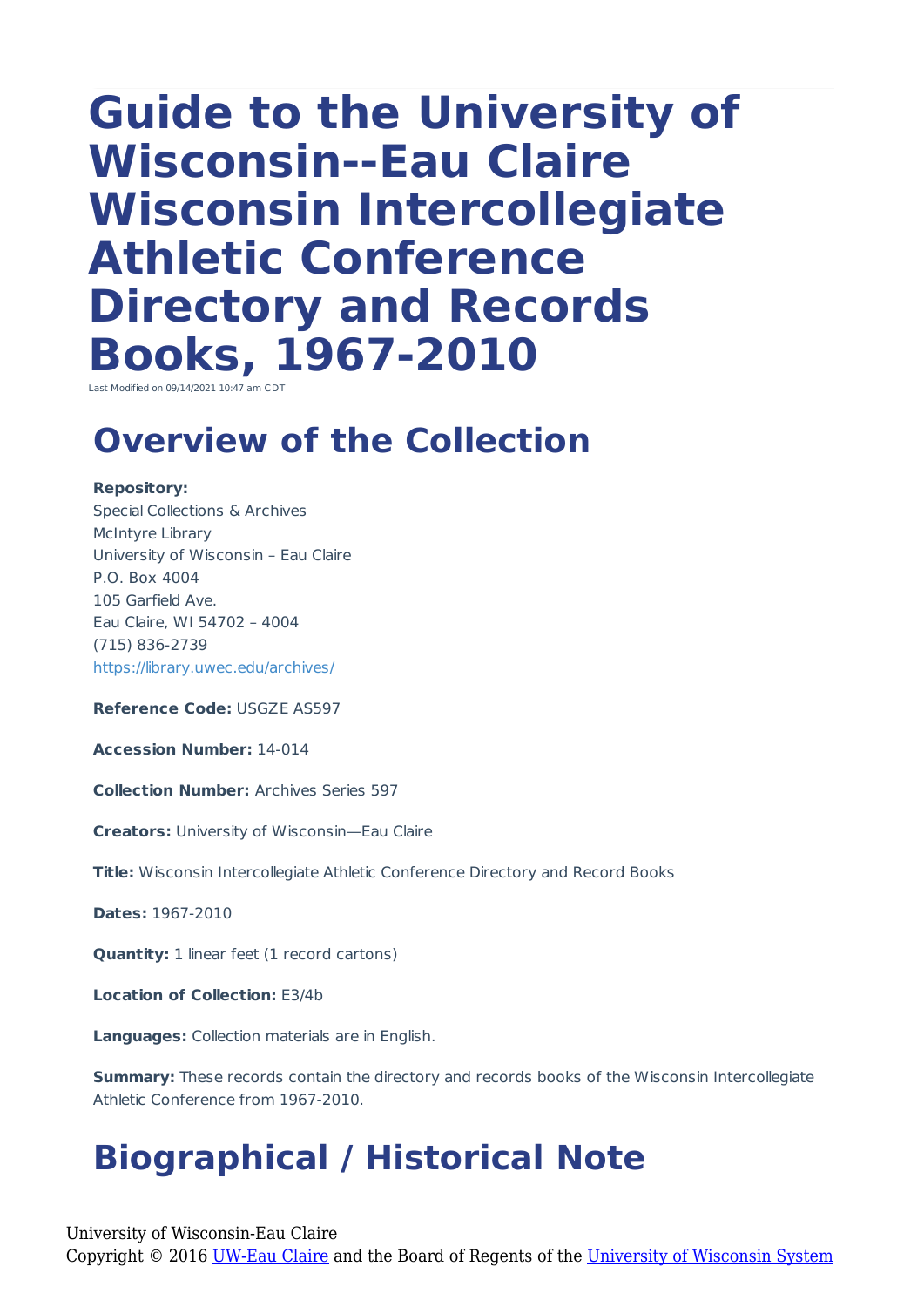The Wisconsin Intercollegiate Athletic Conference (WIAC) was founded in 1913 as the Inter-Normal Athletic Conference of Wisconsin. This conference is the ninth oldest conference in the nation. The conference first started with eight normal schools: Superior, River Falls, Stevens Point and La Crosse, which were to become known as the Northern Division and Oshkosh, Whitewater, Milwaukee and Platteville forming the membership of the Southern Division. The Eau Claire State Normal School became a member in 1917. The conference changed and evolved over the years and experienced several name changes. The first was the Inter-Normal Athletic Conference of Wisconsin. Its name changed to the Wisconsin State Teachers College Conference in 1926, and then the Wisconsin State College Conference in 1951. Finally, in 1964, it became the Wisconsin State University Conference. The only change in membership has been UW-Milwaukee's departure in 1964. In 1971, the member schools of the Wisconsin State University Conference joined with the University of Wisconsin-Madison, University of Wisconsin-Parkside and Carthage College to form the Wisconsin Women's Intercollegiate Athletic Conference. By 1975, UW-Milwaukee, Carroll College, the University of WisconsinGreen Bay and Marquette University had also joined. This conference operates the majority of the college athletics in Wisconsin. In 1997 the nine members of the former Wisconsin State University Conference (WSUC) and the Wisconsin Women's Intercollegiate Athletic Conference (WWIAC) were joined together to form a single conference, the Wisconsin Intercollegiate Athletic Conference (WIAC). The conference is widely recognized as the premier Division III conference in the country.

#### **Content Description**

These records contain the directories and records books of the Wisconsin Intercollegiate Athletic Conference (WIAC) from 1967-2010.

### **Administrative Information**

**Acquisition Information:** Transferred to the University Archives by the Athletics Department in November 2013.

**Access Restrictions:** Collection is open to the public

**Use Restrictions:** Researchers are responsible for using in accordance with 17 U.S.C. Copyright owned by the University of Wisconsin – Eau Claire.

**Preferred Citation:** University of Wisconsin--Eau Claire. Wisconsin Intercollegiate Athletic Conference Directory and Records Books. AS597. Special Collections & Archives. McIntyre Library. University of Wisconsin--Eau Claire. Eau Claire, WI.

**Processing Note:** Processed by Isaiah Frater in November 2013.

**Arrangement:** Flat.

**OCLC #:** 898141664

## **Subjects**

**Corporate Names:** University of Wisconsin—Eau Claire